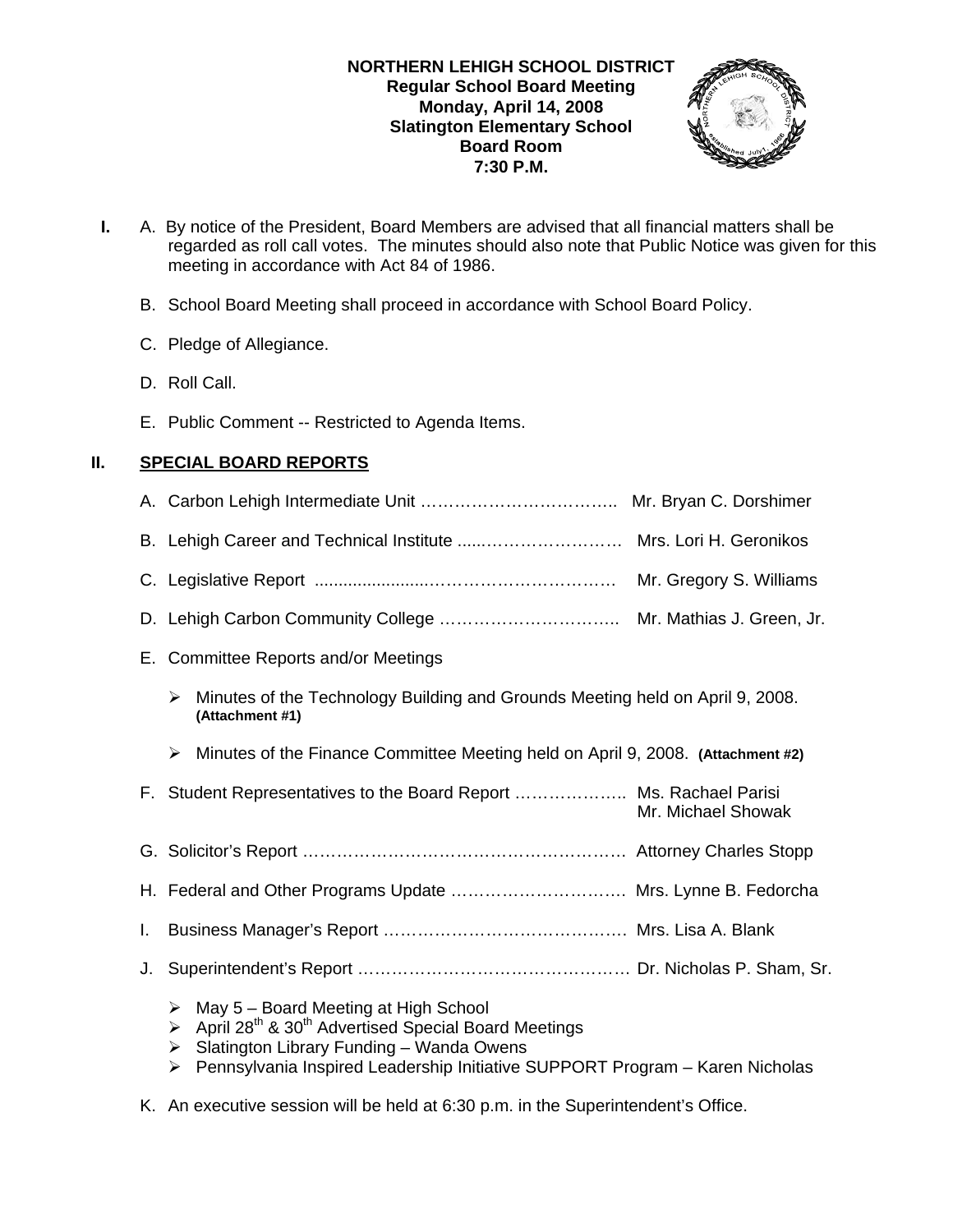## **III. PERSONNEL**

## **IV. CONFERENCES**

A. Dawn Wadsworth – 1<sup>st</sup> Annual Summer RtI Institute – July 17 & 18, 2008 – Indiana, PA – Registration: \$225.00, Lodging: \$120.00, Travel: \$251.49, Meals: \$60.00 – Total Approximate Cost: \$656.49 – Funding: Psychologist Budget **(Attachment #3)**

# **V. POLICY**

A. Approve the Corrective Action Plan Response to the Fiscal Year End State Audit for 2005 and 2006. **(Attachment #4)**

#### B. Summer Band Camp

 Approve a tuition fee of \$25.00 per student for a six-week elementary summer band program and also approve a stipend for summer band program director, Camille Vernarr, of \$1,000.00. There is no increase to this stipend over last year. The summer band program will run on Tuesday and Thursday mornings from July 1, 2008 to August 7, 2008.

C. Approve to authorize proper officials to enter into an agreement for one Palmerton Area School District special education student to attend the Northern Lehigh School District in accordance with the promises and covenants contained in the agreement. This agreement is effective February 7, 2008 through June 30, 2008. **(Attachment #5)**

#### D. Non-Resident Students

 Approve the request of parents of a third grade student at Slatington Elementary School, who are moving out of the district, to allow their student to continue in Northern Lehigh School District until the end of the 2007-2008 school year in accordance with school board policy #202.

# **VI. CURRICULUM AND INSTRUCTION**

**VII. OLD BUSINESS**

## **VIII. NEW BUSINESS**

#### **IX. FINANCIAL**

- A. Approve the Following Financial Reports:
	- 1. General Fund month of March
	- 2. NLMS Student Activities Account month of March
	- 3. NLHS Student Activities Account months of February and March.
- B. Approve the Following List of Bills:
	- 1. General Fund months of March
	- 2. Cafeteria Fund month of March
	- 3. Athletic Fund month of March
	- 4. Refreshment Stand Fund month of March
	- 5. Capital Projects Fund month of March